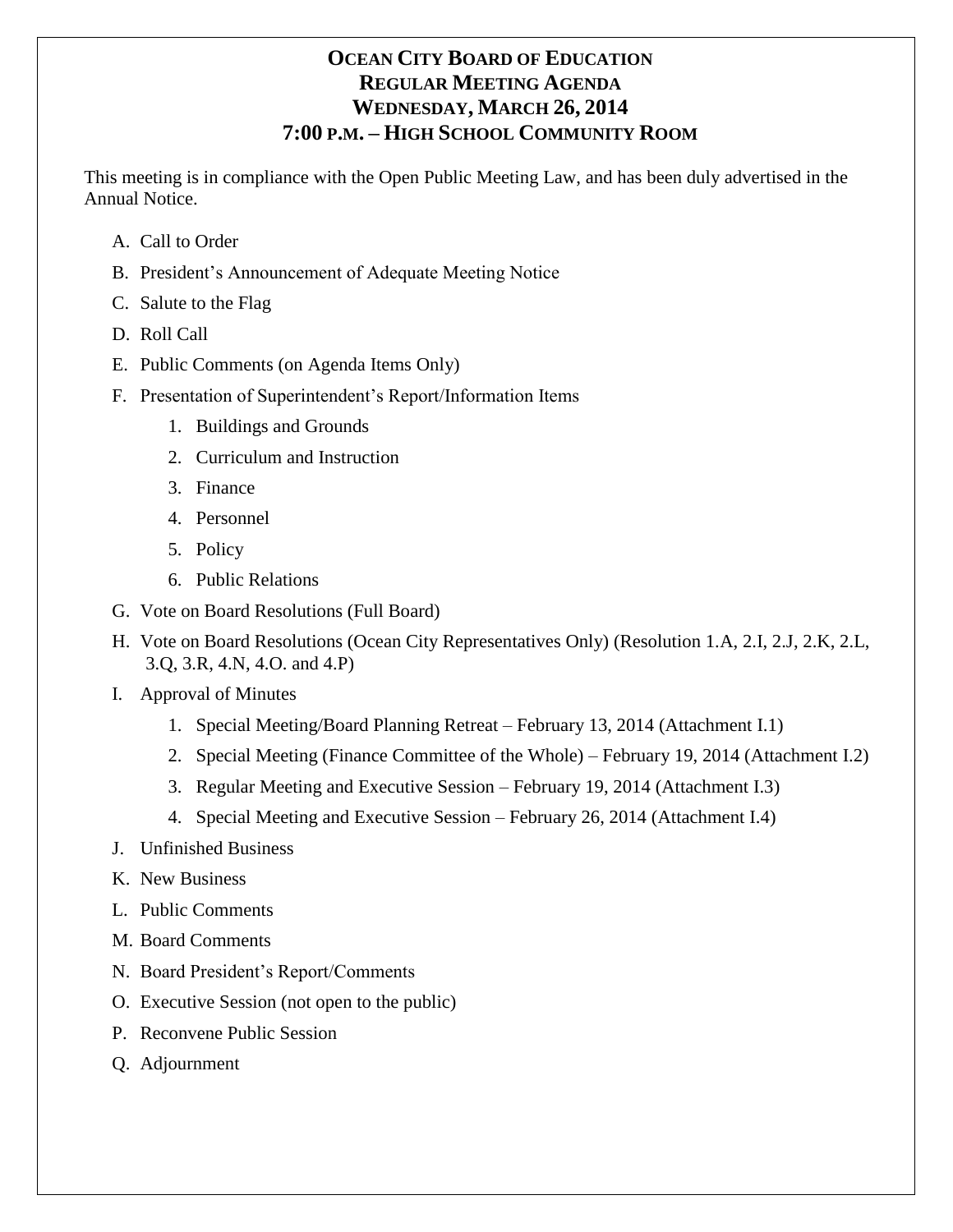#### **OFFICE OF THE**

#### **SUPERINTENDENT OF SCHOOLS**

**TO:** Ocean City Board of Education **FROM: Dr. Kathleen Taylor, Superintendent of Schools RE:** March 26, 2014 Regular Board Meeting

**MOTION:** Based on the recommendation of the Superintendent of Schools, the following resolutions are presented for formal approval by the Board of Education.

#### **1. Buildings and Grounds**

A. Use of Facilities **(Ocean City Representatives Only)** The Board approves the following requests for the use of the High School and Intermediate School:

| <b>High School</b>          |                                                                                           |
|-----------------------------|-------------------------------------------------------------------------------------------|
| Requested By:               | Ocean City Democratic and Republican Clubs                                                |
| Use:                        | <b>City Council Debates</b>                                                               |
| Date/Times:                 | April 29, 2014 (Tues), 7:00PM-9:00PM                                                      |
| Room:                       | Auditorium                                                                                |
| Fee:                        | \$200.00 (includes a one-time waiver of \$140 off of the original \$340 fee)              |
| Requested By:               | Ocean City Democratic and Republican Clubs                                                |
| Use:                        | <b>Mayor Debates</b>                                                                      |
| Date/Times:                 | May 7, 2014 (Wed), 7:00PM-9:00PM                                                          |
| Room:                       | Auditorium                                                                                |
| Fee:                        | \$200 (includes a one-time waiver of \$140 off of the original \$340 fee)                 |
|                             | Requested By: Rowan University                                                            |
| Use:                        | Football Intra-Squad Scrimmage                                                            |
| Date/Times:                 | August 23, 2014 (Sat), 9:00AM-3:30PM                                                      |
| Room:                       | <b>Locker Rooms</b>                                                                       |
| Fee:<br>------------------- | No charge                                                                                 |
| Requested By:               | City of Ocean City                                                                        |
| Use:                        | <b>POPS Concert</b>                                                                       |
| Date/Times:                 | September 14, 2014 (Sun), 12:00PM-10:00PM, set up, rehearsal and<br>performance at 7:30PM |
| Rooms:                      | Classrooms F105 & F107, Auditorium                                                        |
| Fee:                        | No charge                                                                                 |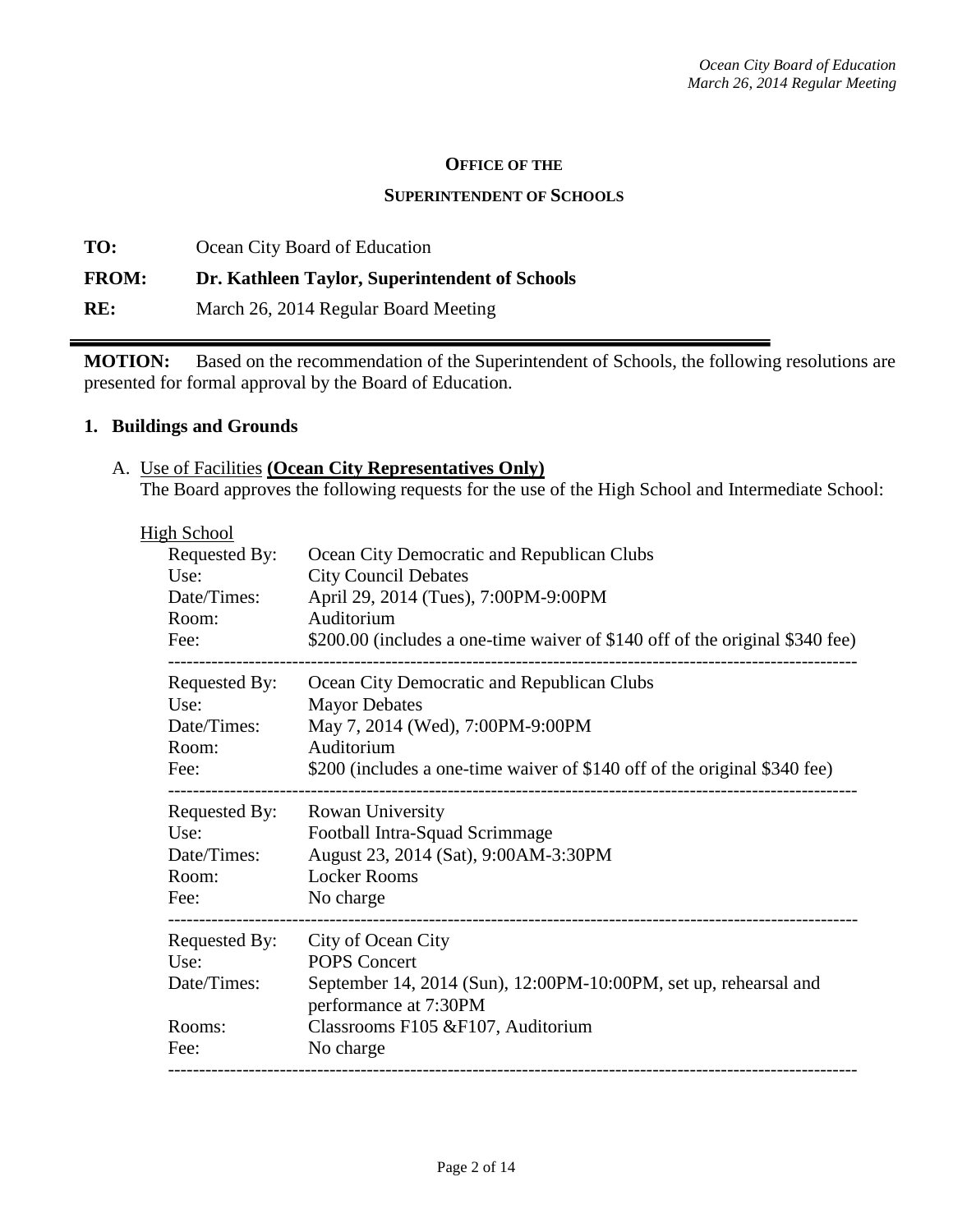| Requested By:<br>Use:<br>Date/Times:<br>Room:<br>Fee:  | City of Ocean City<br>POPS Concert for students<br>September 15, 2014 (Mon), 9:00AM-10:00AM, set up with performance<br>at 10:00AM<br>Auditorium<br>No charge                                                                                                                   |
|--------------------------------------------------------|---------------------------------------------------------------------------------------------------------------------------------------------------------------------------------------------------------------------------------------------------------------------------------|
| Requested By:<br>Use:<br>Dates/Times:                  | National Multiple Sclerosis Society<br>Bike MS: City to Shore Ride 2014<br>September 26, 2014 (Fri), 8:00AM-5:00PM, set up<br>September 27, 2014 (Sat), 8:00AM-10:00PM, event<br>September 28, 2014 (Sun), 3:00AM-12:00PM<br>September 28, 2014 (Sun), after 12:00PM, breakdown |
| Rooms:<br>Fee:                                         | Cafeteria, Kitchen, Fields and Auxiliary Gym (in event of rain)<br>\$5,620.00                                                                                                                                                                                                   |
| <b>Intermediate School</b><br>Requested By:<br>Use:    | <b>City of Ocean City Recreation Department</b><br><b>Traveling Basketball Championship Games</b>                                                                                                                                                                               |
| Dates/Times:<br>Room:                                  | March 8, 2014 (Sat), 12:00PM-4:30PM<br>March 9, 2014 (Sun), 10:00AM-3:30PM<br>Gym                                                                                                                                                                                               |
| Fee:<br>---------------                                | No charge                                                                                                                                                                                                                                                                       |
| Requested By:<br>Use:<br>Dates/Times:                  | Ocean City Police Department<br>After School Club<br>Wednesdays: March 19, April 2, April 23, May 7 and May 21, 2014.<br>2:30PM-3:30PM                                                                                                                                          |
| Rooms:<br>Fee:                                         | Gym, Fields, Basketball Court<br>No charge                                                                                                                                                                                                                                      |
| Requested By:<br>Use:<br>Date/Times:<br>Rooms:<br>Fee: | City of Ocean City Aquatic & Fitness<br>Friday with Friends<br>March 21, 2014 (Fri), 7:00PM-10:00PM<br>Shell Parking Lot at $18^{th}$ & Haven Avenue<br>No charge                                                                                                               |
| Requested By:<br>Use:<br>Dates/Times:<br>Room:<br>Fee: | Ocean City Education Foundation<br>Drug and Alcohol Awareness<br>May 8, 2014 (Thurs), 6:30PM-9:30PM<br>Gym<br>No charge                                                                                                                                                         |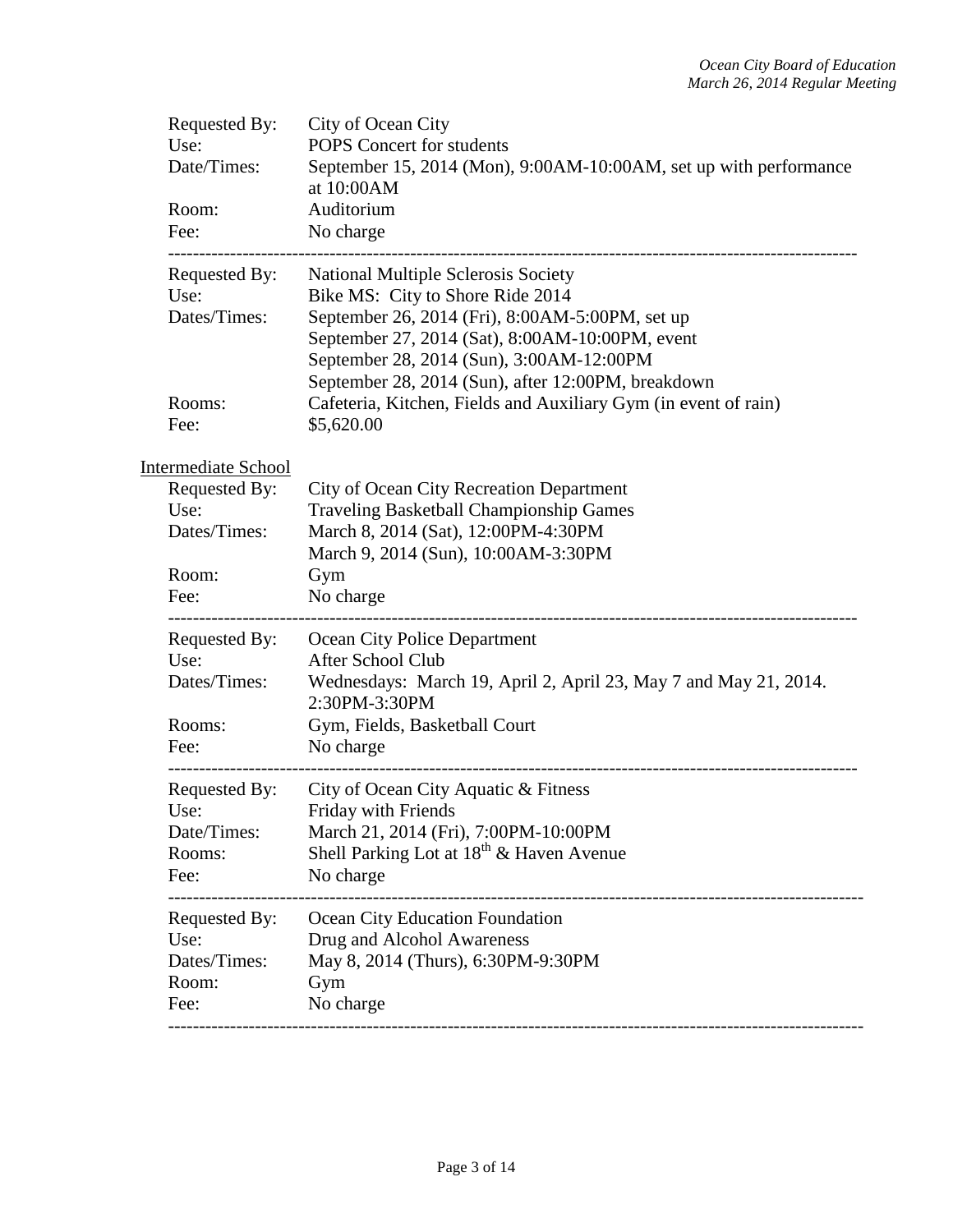| Requested By:              | <b>American Cancer Society</b> |                                                  |
|----------------------------|--------------------------------|--------------------------------------------------|
| Use:                       | Relay for Life                 |                                                  |
| Dates/Times:               |                                | June 13, 2014 (Fri), 3:00PM-8:00PM, set up       |
|                            |                                | June 14-15, 2014 (Sat-Sun), 9:00AM-9:00AM, event |
| Room:                      | Fields behind school           |                                                  |
| Fee:                       | \$535                          |                                                  |
| Requested By:              | Ocean City Beach Patrol        |                                                  |
| Use:                       |                                | <b>Annual Beach Patrol Meeting</b>               |
| Date/Times:                |                                | June 25, 2014 (Wed), 5:30PM-8:30PM               |
| Rooms:                     |                                | Multi-Purpose Room, Cafeteria, Fields            |
| Fee:                       | No charge                      |                                                  |
|                            |                                |                                                  |
| <b>Informational Items</b> |                                |                                                  |
| Fire Drills                |                                |                                                  |
| Ocean City High School     |                                | February 27, 2014                                |
|                            |                                | Ocean City Intermediate School February 21, 2014 |
| Ocean City Primary School  |                                | February 19, 2014                                |
| <b>Security Drills</b>     |                                |                                                  |
| Ocean City High School     |                                | February 19, 2014                                |
|                            |                                | Ocean City Intermediate School February 20, 2014 |
| Ocean City Primary School  |                                | February 20, 2014                                |
|                            |                                |                                                  |
| Discussion                 |                                |                                                  |

• Buildings and Grounds Committee Report – Mr. Oves, Chairperson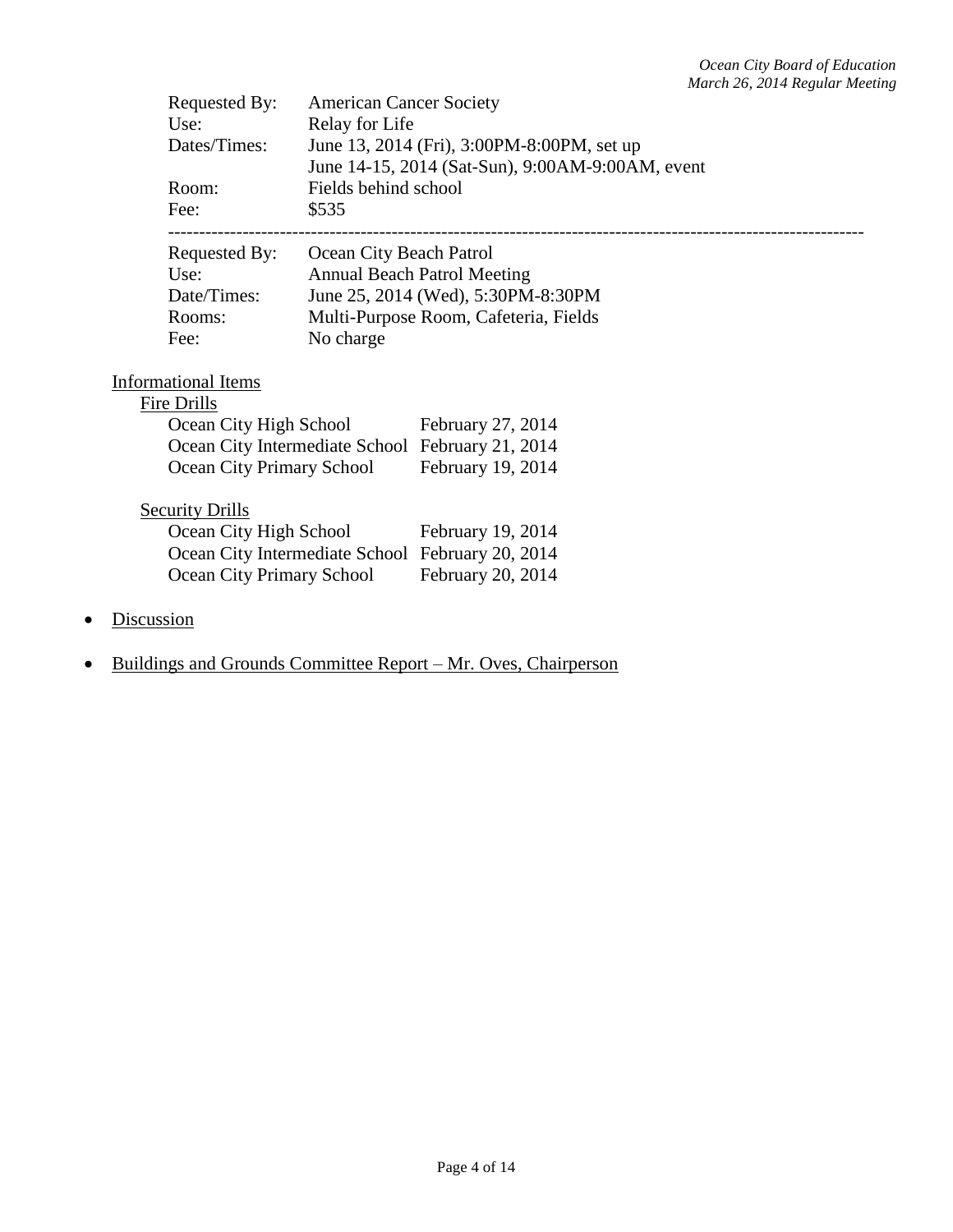### **2. Curriculum and Instruction**

## A. Out of District Placement

The Board approves the following out-of-district placement for the 2013-14 school year:

|                     | Number                | School    | Tuition  |
|---------------------|-----------------------|-----------|----------|
| Placement           | of Students           | District  | Cost     |
| Egg Harbor Township | $1+$ Paraprofessional | <b>OC</b> | \$39,805 |
|                     | $+1$ Support          |           |          |

B. High School Field Trip Request (Attachment #2.B) The Board approves the attached High School Field Trip list.

### C. Revised 2013-2014 School Year Calendar (Attachment #2.C)

The Board approves the revisions to the 2013-14 school year calendar to change the High School Graduation and the last day of school for all students from June 19, 2014 to June 23, 2014; and to change the last day of school for staff from June 23, 2014 to June 25, 2014. Additionally, High School Exams are changed to June  $17^{th}$ ,  $18^{th}$ ,  $19^{th}$ , and  $20^{th}$ . These revisions reflect the schools being closed on March 3, 2014 and March 17, 2014 due to inclement weather.

### D. Self-Assessment District/School Ratings

The Board acknowledges the New Jersey Department of Education's District/School Ratings on the School District/Schools Self Assessments of Core Elements for Determining Grades Under the Anti-Bullying Bill of Rights Act.

Primary School

| THERE & PORTOOL |         |            |                                 |       |                               |            |            |              |                          |
|-----------------|---------|------------|---------------------------------|-------|-------------------------------|------------|------------|--------------|--------------------------|
| $C.E. \#1$      | C.E. #2 | $C.E. \#3$ | $\vert$ C.E. #4 $\vert$ C.E. #5 |       | $\mid$ C.E. #6 $\mid$ C.E. #7 |            | $C.E. \#8$ | School Grade | District                 |
| max 15          | max 9   | max 15     | max 6                           | max 9 | max 6                         | max 1∠     |            | max. 75      | Grade max.               |
|                 |         |            |                                 |       |                               |            |            |              | $\overline{\phantom{a}}$ |
|                 |         | $\sim$     |                                 |       |                               | $\sqrt{2}$ |            | 65           | 63                       |

Intermediate School

| $C.E. \#1$ | C.E. #2 | $\mid$ C.E. #3   |       |       | C.E. #4   C.E. #5   C.E. #6   C.E. #7 |            | C.E. #8 | School     | District   |
|------------|---------|------------------|-------|-------|---------------------------------------|------------|---------|------------|------------|
| max 15     | max 9   | max 15           | max 6 | max 9 | max 6                                 | max 12     | max 3   | Grade max. | Grade max. |
|            |         |                  |       |       |                                       |            |         | 75         | 75         |
|            |         | $\mathsf{1}\cap$ |       |       |                                       | $\sqrt{2}$ |         | 63         | 63         |

High School

| $C.E. \#1$ | $C.E. \#2$ | $C.E. \#3$ | $\lfloor$ C.E. #4 $\rfloor$ | $C.E. \#5$ | $\mid$ C.E. #6 $\mid$ | $C.E. \#7$ | $C.E. \#8$ | School     | District   |
|------------|------------|------------|-----------------------------|------------|-----------------------|------------|------------|------------|------------|
| max 15     | max 9      | max 15     | max 6                       | max 9      | max 6                 | max 12     | max 3      | Grade max. | Grade max. |
| 10         | O          |            |                             |            |                       | 12         |            | 60         | 63         |

- Core Element #1: HIB Programs, Approaches or Other Initiatives (N.J.S.A. 18A:37-17a)
- Core Element #2: Training on BOE-approved HIB Policy (N.J.S.A. 18A:37-17b and c)
- Core Element #3: Other Staff Instruction and Training Programs (N.J.S.A. 18A:6-112, N.J.S.A. 18A:37-26a, N.J.S.A. 18A:26-8.2)
- Core Element #4: Curriculum and Instruction on HIB and Related Information and Skills (N.J.S.A. 18A:37-29)
- Core Element #5: HIB Personnel (N.S.A. 18A:37-20a, N.J.S.A. 18A:37-20c, N.J.S.A. 18A-37- 21a)Core Element #6: School-Level HIB Incident Reporting Procedures (N.J.S.A. 18A:37- 15b(5), N.J.S.A. 18A37-15b(6)(a))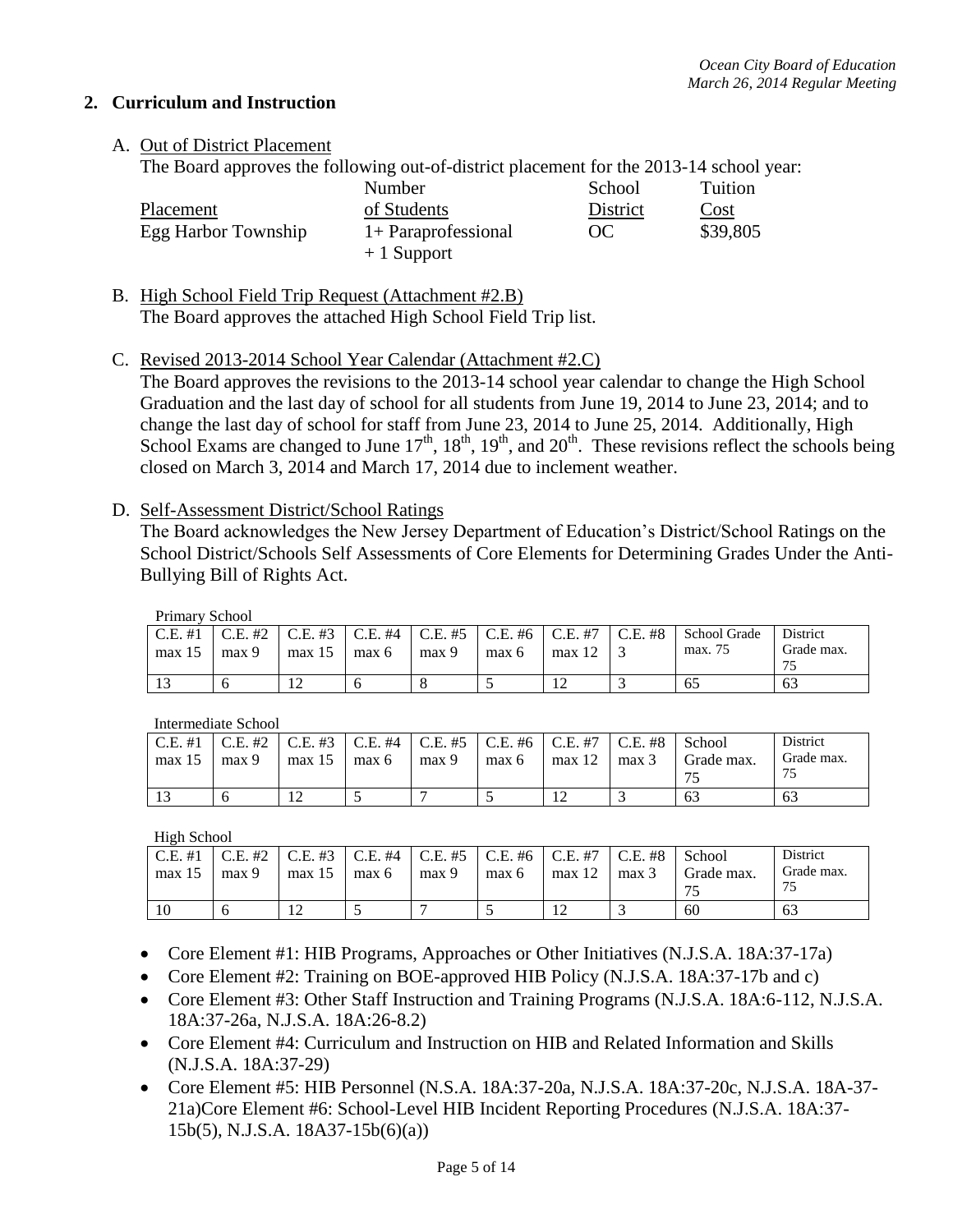- Core Element #7: HIB Investigation Procedure  $(N.J.S.A. 18A:37-15b(5)$  and  $(6)(a)$  and  $(b))$
- Core Element #8: HIB Reporting (N.J.S.A. 18A:17-46)
- E. Instructional Improvement System (IIS) Grant Program Application Submission The Board authorizes the School District's submission of the Instructional Improvement System (IIS) Grant Program Application 14-RT04-A01 through EWEG.
- F. 21st Century Challenge Program

The Board approves the offering of a 21<sup>st</sup> Century Summer Challenge Program for the students entering  $4<sup>th</sup>$  through  $8<sup>th</sup>$  grade from July 7, 2014 – July 18, 2014. This Program consists of 1 week for students entering grades 4 through 6 and 1 week for students entering grades 7 and 8.

G. Textbook Adoptions (Attachment #2.G)

The Board adopts the following new textbooks for 2014-15 school year.

- Bien dit, French 1, Houghton, Mifflin, Harcourt (Holt, McDougal), 2013 for French 1
- Bien dit, French 2, Houghton, Mifflin, Harcourt (Holt, McDougal), 2013 for French 2
- Bien dit, French 3, Houghton, Mifflin, Harcourt (Holt, McDougal), 2013 for French 3
- Essentials of Human Anatomy and Physiology, Pearson, 2013, for Advanced Anatomy & Physiology
- H. Novel Exchange Ocean City School District/Upper Township School District The Board approves the novel exchange between the Ocean City School District and the Upper Township School District. Ocean City High School District will donate 20 copies to the Upper Township Middle School of Life As We Knew It by Susan Beth Pfeffer.
- I. Intermediate School Field Trip Request (Attachment #2.I) **(Ocean City Representatives Only)** The Board approves the attached Intermediate School Field Trip list.
- J. Primary School Newspaper Club **(Ocean City Representatives Only)** The Board approves the Primary School Newspaper Club with one volunteer advisor for the remainder of the 2013-14 school year. There is no cost to the School District for the Club.
- K. Novels Primary School (Attachment #2.K) **(Ocean City Representatives Only)** The Board adopts the attached list of Nonfiction Leveled Novels for  $2<sup>nd</sup>$  grade students to use in small groups. The novels will be used to meet the expectations of the Language Arts Common Core Standards and the PARCC Assessments. The novels are funded by the PTA.
- L. Primary School Field Trip Request (Attachment #2.L) **(Ocean City Representatives Only)** The Board approves the attached Primary School Field Trip list.

Informational Items (Attachments)

Out-of-School Suspension Reports for February 2014. Harassment, Intimidation and Bullying investigation report.

- Discussion
- Curriculum and Student Affairs Committee Report Mr. Bauer, Chairperson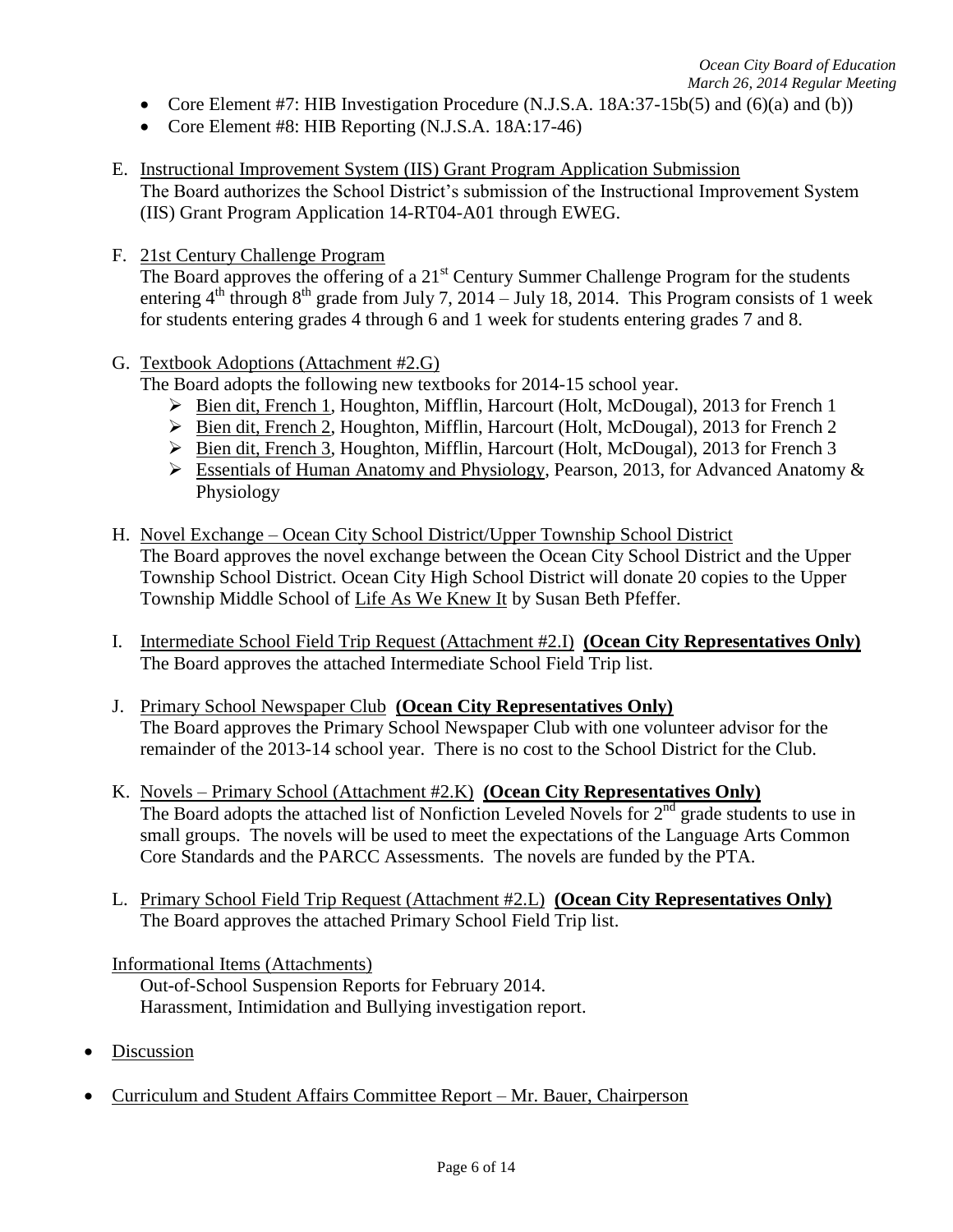## **3. Finance**

- A. Bill List (Attachment #3.A) The Board approves payment of bills for March 2014 in the amount of \$3,490,202.94.
- B. Secretary and Treasurer Reports (Attachment #3.B) The Board approves the Board Secretary's Monthly Financial Report and the Treasurer of School Funds' Reports for February 2014.
- C. Line Item Transfers (Attachment #3.C) The Board approves the revenue and appropriation transfers for February 2014.
- D. Travel & Expense Reimbursement (Attachment #3.D) The Board approves the March 2014 list of Board of Education Members and School District Staff travel and related expense reimbursements.
- E. Food Service Report (Attachment #3.E) The Board accepts the Food Service Program Monthly Report for February 2014.
- F. Acceptance of Funds

The Board accepts the grant award from the Ocean City Free Public Library in the amount of \$17,000 for "Bringing the Wetlands into Ocean City Classrooms" for the 2013-14 school year.

#### G. Athletic Department Fees for Athletic Event Workers

The Board approves the following athletic fees, with no increase, for Athletic Event Workers for the 2013-14 school year: Football (Fall Sports) Cashier \$ 40 Collector \$ 35 Guards \$ 35 Announcer \$ 33 Score/Clock Operator \$ 33<br>Site Manager \$ 35 Site Manager Int. School Site Manager \$ 32 Site Manager at Away Events \$ 50 Schools Outside League Site Manager at Away Events \$ 35 Schools Within League Filming of Football Games Scrimmage \$ 65 (Plus Travel \$.31 mile) Game (Plus Travel \$.31 mile) \$110 Basketball/Wrestling (Winter Sports) Cashier (Basketball/2 Games) \$ 50 (Wrestling/1 Match) \$ 35 (Tri Match \$50) (Quad Match \$60) Collector (Basketball) \$ 42 (Wrestling/1 Match) \$ 32 (Tri Match \$40) (Quad Match \$50)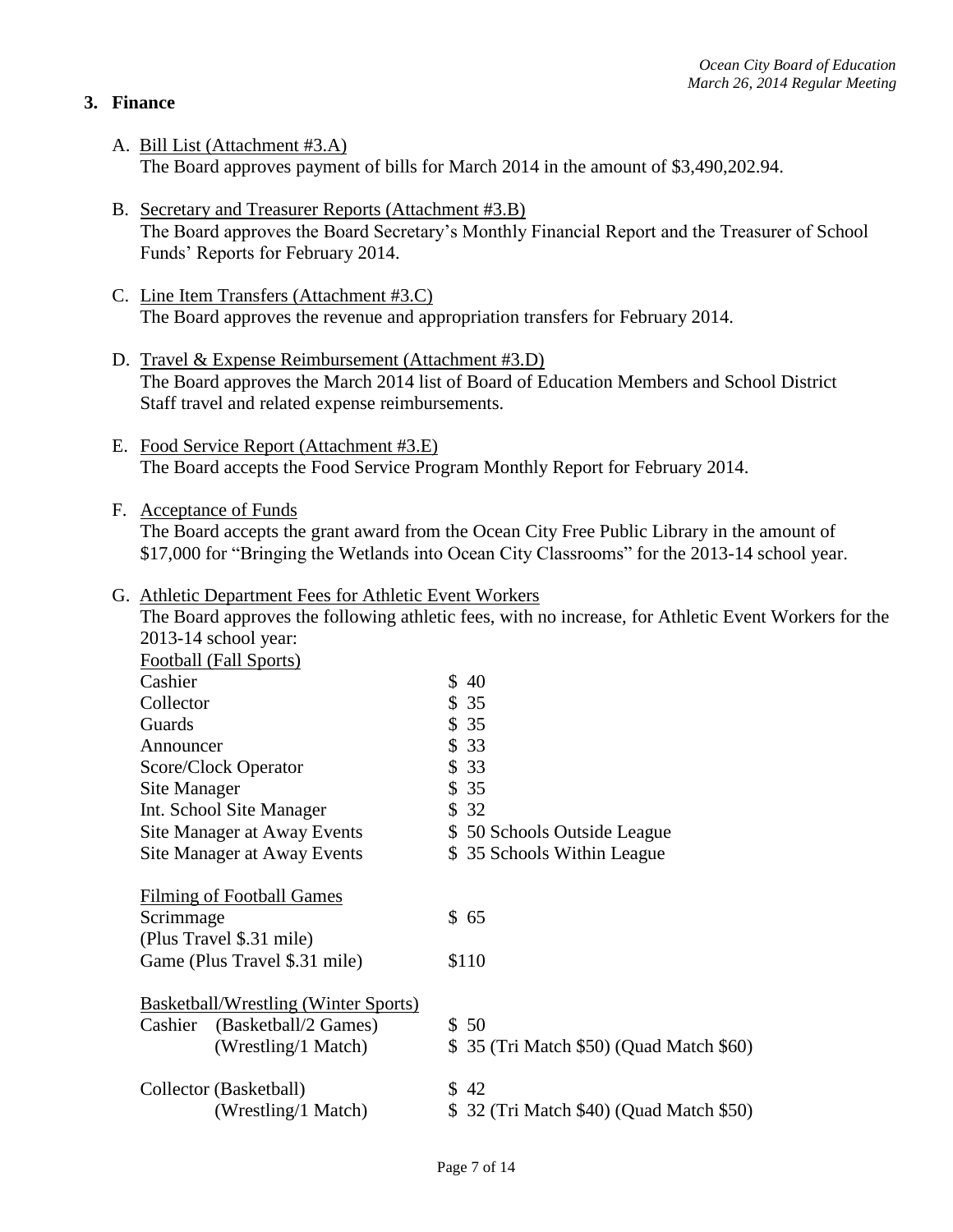| Guard        | (Basketball/2 Games)                | \$40                                     |
|--------------|-------------------------------------|------------------------------------------|
|              | (Wrestling/1 Match)                 | \$ 32 (Tri Match \$40) (Quad Match \$50) |
| Clock        | (Basketball/1 Game)                 | \$42                                     |
|              | Clock/Announcer (Wrestling/1 Match) | \$40 (Tri Match \$50) (Quad Match \$60)  |
|              | Scorekeeper (Basketball/1 Game)     | \$42                                     |
|              | Announcer (Basketball/1 Game)       | \$36                                     |
| Site Manager |                                     | \$35                                     |
|              | Int. School Site Manager            | \$33                                     |
|              | Spring (all sports)                 |                                          |
| High School  |                                     | \$35                                     |
|              | <b>Intermediate School</b>          | \$ 33                                    |

H. Submission of Application for Capital Improvement Projects

The Ocean City Board of Education authorizes the architectural firm of REGAN YOUNG ENGLAND BUTERA, PC. (RYEBREAD) to submit to the Department of Education the necessary documentation for an "Other Capital Project", thus the BOE is not seeking State funding for the Ocean City High School-Mechanical Upgrades at the Ocean City High School.

I. Bid Award - Mechanical Upgrades at the Ocean City High School

The Ocean City Board of Education awards the Mechanical Upgrades at the Ocean City High School to G.B.I. Inc. T/A Thermal Piping, 493 Sykesville Road, Wrightstown, NJ 08562 at a cost of \$2,772,000. The following bids were received:

| <b>Bidder</b>            |    | <b>Base Bid</b> |    | <b>Alt. A-1</b> |               | <b>Alt. A-2</b> | Alt. A-3      |    | <b>Total</b> |
|--------------------------|----|-----------------|----|-----------------|---------------|-----------------|---------------|----|--------------|
| <b>Thermal Piping</b>    | \$ | 1,635,000       | \$ | 360,000         | S             | 389,000         | \$<br>388,000 | \$ | 2,772,000    |
| <b>Gaudelli Brothers</b> | \$ | 1,642,000       | S  | 378,000         | <sup>\$</sup> | 500,000         | \$<br>429,000 | S  | 2,949,000    |
| Kappa Construction       | \$ | 1,558,000       | \$ | 350,000         | \$            | 598,000         | \$<br>630,000 | S  | 3,136,000    |
| <b>Kisby Shore</b>       | \$ | 1,728,000       | \$ | 350,000         | <sup>\$</sup> | 650,800         | \$<br>494,780 | \$ | 3,223,580    |
| <b>Bernal Mechanical</b> | \$ | 1,835,000       | S  | 340,000         | -S            | 718,000         | \$<br>560,000 | S  | 3,453,000    |
| <b>AC</b> Mechanical     | \$ | 2,108,300       | \$ | 370,039         | S             | 570,221         | \$<br>484,011 | \$ | 3,532,571    |
| Falasca Mechanical       | \$ | 2,076,000       | \$ | 376,000         | -S            | 620,000         | \$<br>598,600 | \$ | 3,670,600    |
| <b>Surety Mechanical</b> | \$ | 2,123,000       | \$ | 365,000         | <sup>\$</sup> | 731,300         | \$<br>495,300 | \$ | 3,714,600    |
| Framen Mechanical        | \$ | 2,423,000       | \$ | 333,000         | \$            | 590,000         | \$<br>490,000 | S  | 3,836,000    |
| Dolan Mechanical         | S  | 2,360,000       | S  | 366,000         | \$            | 619,000         | \$<br>515,000 | S  | 3,860,000    |

J. Funding from UT and OC MAC and the Governor's Council on Alcoholism & Drug Abuse 2014 The Board accepts funding for the Ocean City High School for January-June 2014 from the Upper Township and Ocean City Municipal Alliance Committee (UT & OC MAC) and the Governor's Council on Alcoholism and Drug Abuse as follows:

| <b>Students Against Destructive Decisions</b> | \$201.00 |
|-----------------------------------------------|----------|
| Intramural Program                            | \$199.50 |
| <b>Student Coalition Against Tobacco</b>      | \$198.75 |

### K. 2012-2015 Race to the Top Amended Application

The Board authorizes the submission of the amended application for the 2012-2015 Race to the Top grant funding for the purpose of transferring between line items due to the cost of per pupil licenses and for professional development.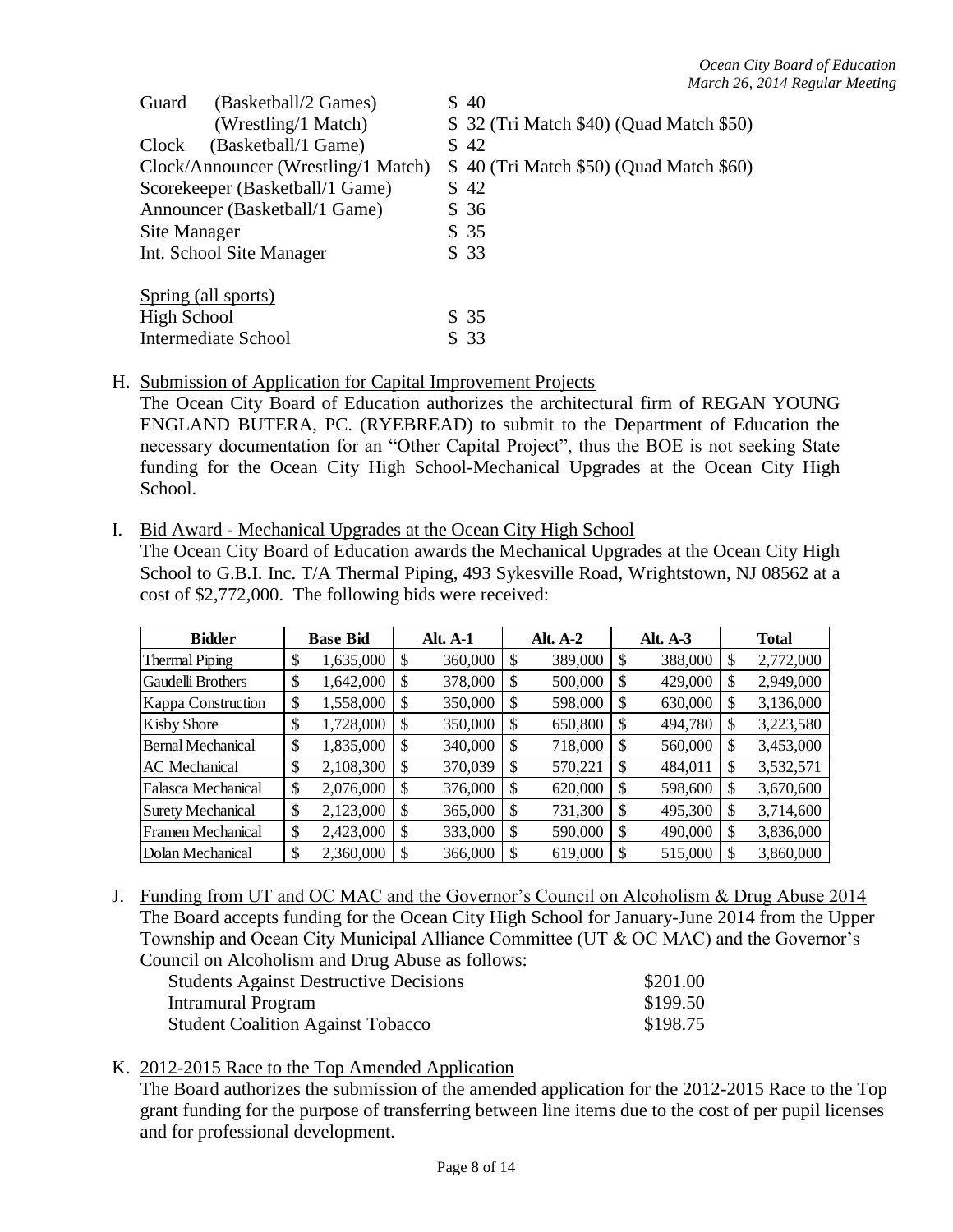- L. Shared Services Agreement High School TV Studio The Ocean City Board of Education approves entering into a shares service agreement with South Jersey Technology Partnership (SJTP) for the Ocean City High School TV Studio Upgrade Phase 1 in the amount of \$100,000.
- M. State Contract Purchase Vehicle Rental Services The Ocean City Board of Education authorizes the approval of State Contract #83489 for Vehicle Rental Services to EAN Holdings, LLC D/B/A Enterprise Holdings, Inc. for the rates as specified in the state contract award documents.
- N. MRESC Purchasing Co-op Purchase Medical Equipment (AED) The Ocean City Board of Education authorizes the purchase of 15 automatic external defibrillators from V.E. Ralph & Son, Inc. through the Middlesex Regional Educational Services Commission Purchasing Co-op Bid #MRESC 12/13-70 in the amount of \$28,338.50.
- O. Revised Standard Operating Procedures Manual (SOP) The Ocean City Board of Education approves the revised Standard Operating Procedures Manual for the Ocean City School District, as follows: The Purchase Order Form signature section is removing a redundant signature that is no longer required. The revision has been certified by the School District Auditor, Ford Scott & Associates.
- P. Donation (Attachment #3.P)

The Board accepts a donation in the total amount of \$9,805.26 from the Ocean City Education Foundation for the awarding of grants as per the attached list.

#### Q. Donations **(Ocean City Representatives Only)**

| The Board accepts the following donations from the OC PTA:                       |         |
|----------------------------------------------------------------------------------|---------|
| Intermediate School                                                              |         |
| NJ Hall of Fame Museum – traveling field trip that comes to the School           | \$1,500 |
| Field Trip for Student Council and National Junior Honor Society Awards Ceremony |         |
| at Great Adventure                                                               | \$600   |
| Installation of White Boards for $7th$ & $8th$ Grade classrooms                  | \$1,537 |
| <b>Breathe Easy Campaign</b>                                                     | \$400   |
| Primary School                                                                   |         |
| Three document cameras for $2nd$ Grade classrooms                                | \$1,050 |

R. Acceptance of Funds **(Ocean City Representatives Only)** 

The Board accepts the \$500 Sustained Edible School Garden Award for the Intermediate School from the AtlantiCare Foundation as a recipient of the 2013-14 AtlantiCare Healthy Schools Initiative Mini-Grant.

Discussion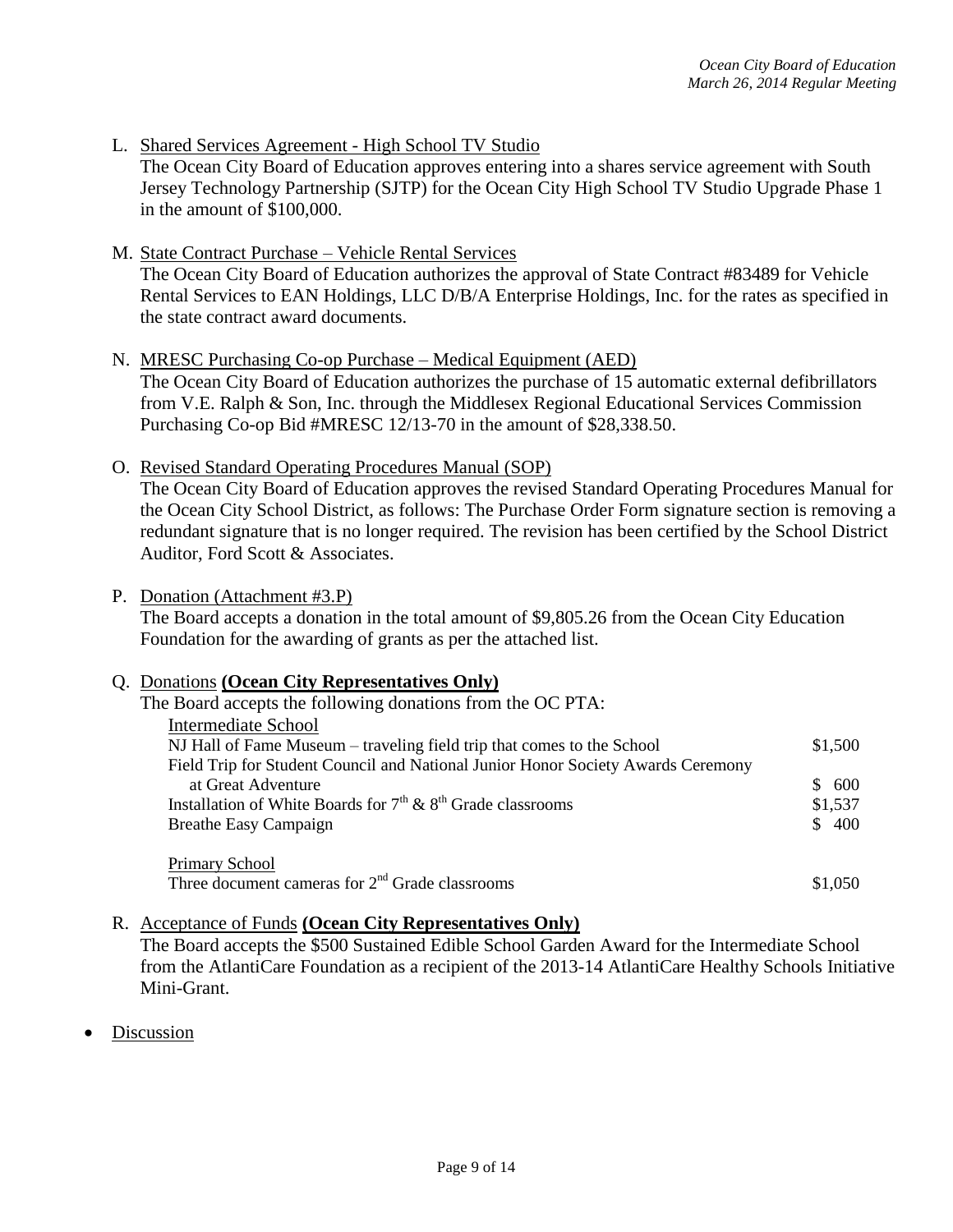## **4. Personnel**

- A. Substitutes (Attachment #4.A) roll call vote The Board approves the attached, criminal history approved/HIB trained substitutes, for the 2013-14 school year.
- B. Extended School Year Aide Rates roll call vote The Board approves the extended school year aide rate of \$15/hour for the summer 2014.
- C. High School Extended School Year Teachers, Aides, and Stipends\* (Attachment #4.C) roll call vote The Board approves the attached High School extended school year teachers, aides, and stipends for summer 2014.
- D. School Nurse for Summer School roll call vote The Board approves Alice Wolf as the School Nurse for the summer 2014 programs at a rate of \$30\*\*/hour, total program not to exceed 96 hours.
- E. Substitute School Nurse for Summer School\* roll call vote The Board approves Jill Geller as the substitute School Nurse for the summer 2014 programs at a rate of \$20/hour, total program not to exceed 96 hours.
- F. Child Study Team Summer Employment and Stipends (Attachment #4.F) roll call vote The Board approves the attached Child Study Team employment and stipends for summer 2014, with total number of hours based on School District need.
- G. High School Credit Completion Teachers roll call vote The Board approves the following High School credit completion teachers, effective May 27, 2014 through June 10, 2014, including two Saturdays, at a rate of \$30/hour on a rotating basis, program not to exceed a total of 118 hours (actual number of hours based on student enrollment):
	- Christian Clark Matthew Oster Rebecca Santoro
- H. High School Extension Program Credit Completion Teacher roll call vote The Board approves Margaret Corcoran, High School Extension Program credit completion teacher, effective four Saturdays, May 3, 2014 through June 7, 2014, at \$30/hour, total program not to exceed 28 hours (actual number of hours based on student enrollment).
- I. Supportive Staff Transfer roll call vote The Board approves the following voluntary transfers effective March 31, 2014 through June 30, 2014, shift change, with no change in salary:

Janice Rogers, from Primary School custodian to High School custodian Robert Krayer, from High School custodian to Primary School custodian

\*pending County approval

\*\*pending negotiations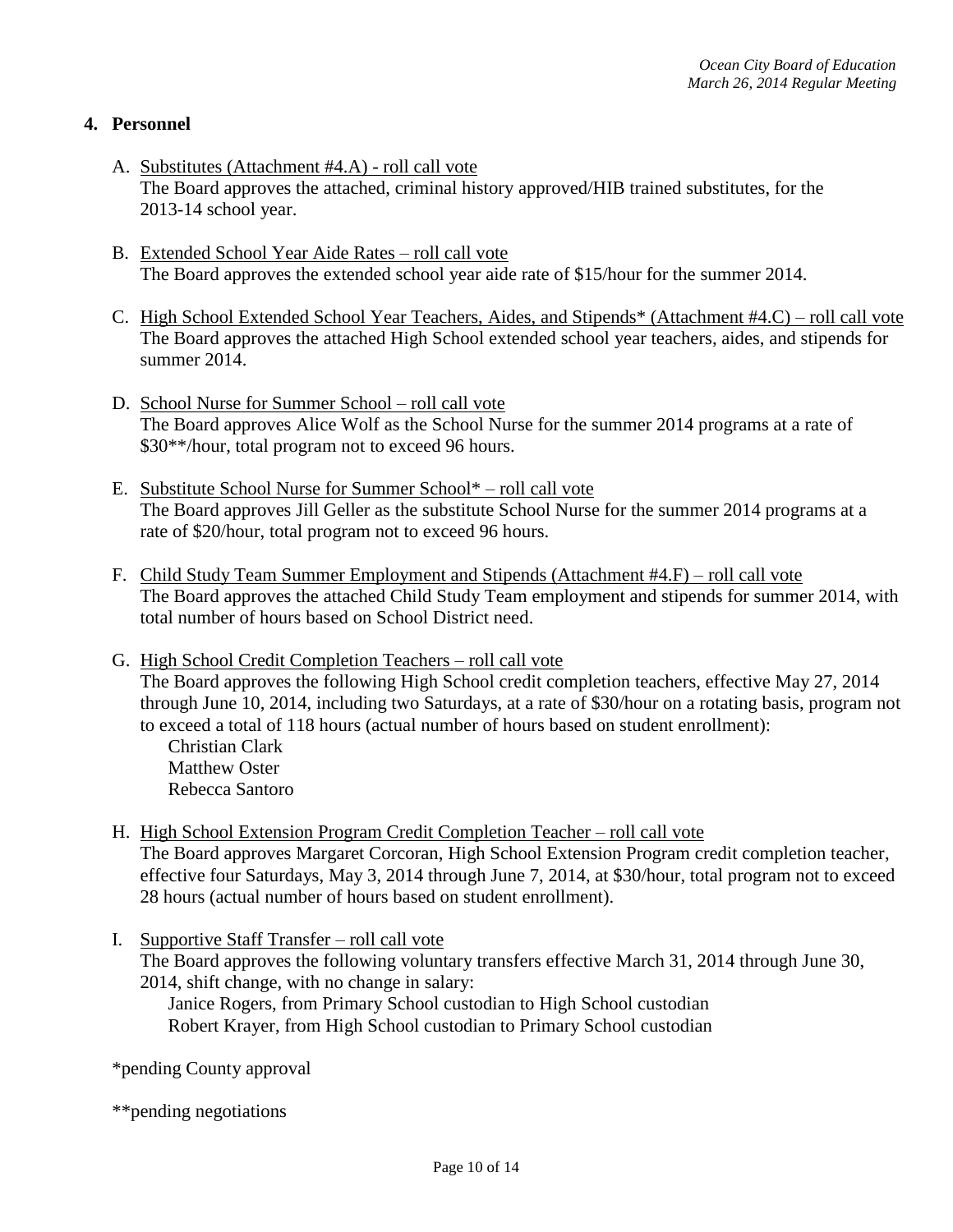J. Leaves of Absence – High School Supportive Staff (Attachment #4.J) - roll call vote The Board approves the following supportive staff leaves of absence:

Employee #2100, an unpaid FMLA leave of absence, effective March 12, 2014 through March 17, 2014.

Employee #2616, a paid leave of absence, effective February 27, 2014 through  $\frac{1}{2}$  day March 4, 2014 and an unpaid FMLA leave of absence, effective  $\frac{1}{2}$  day March 4, 2014 through March 7, 2014, with a return date of March 10, 2014.

- K. Revised Leave of Absence High School Supportive Staff (Attachment #4.K) roll call vote The Board approves employee #2763, a revised unpaid FMLA leave of absence, effective February 14, 2014 through March 19, 2014, with a return date of March 20, 2014.
- L. Revised Job Descriptions (Attachment #4.L) roll call vote The Board approves the attached revised job descriptions for the following positions: Principal (Secondary) Principal (Elementary/Middle School) Assistant Principal Full-Time Food Service Worker Part-Time Food Service Worker
- M. New Job Descriptions (Attachment #4.M) roll call vote The Board approves the attached new job descriptions for the following positions: Homebound Teacher Early Childhood Education Teacher - Pre-School Disabilities Teacher
- N. Intermediate and Primary Schools' Extended School Year Teachers, Aides, and Stipends\* (Attachment #4.N) – roll call vote **(Ocean City Representatives Only)** The Board approves the attached Intermediate and Primary Schools' extended school year teachers, aides and stipends for summer 2014.
- O. Intermediate School Summer Wilson/Reading Clinic Teacher and Stipend\* roll call vote **(Ocean City Representatives Only)**

The Board approves Patricia Gallagher, as the Intermediate School Summer Wilson/Reading Clinic teacher, effective July 7, 2014 through July 24, 2014 (Mondays – Thursdays), at a stipend of \$30\*\*/ hour, total program not to exceed 36 hours.

\*pending County approval

\*\*pending negotiations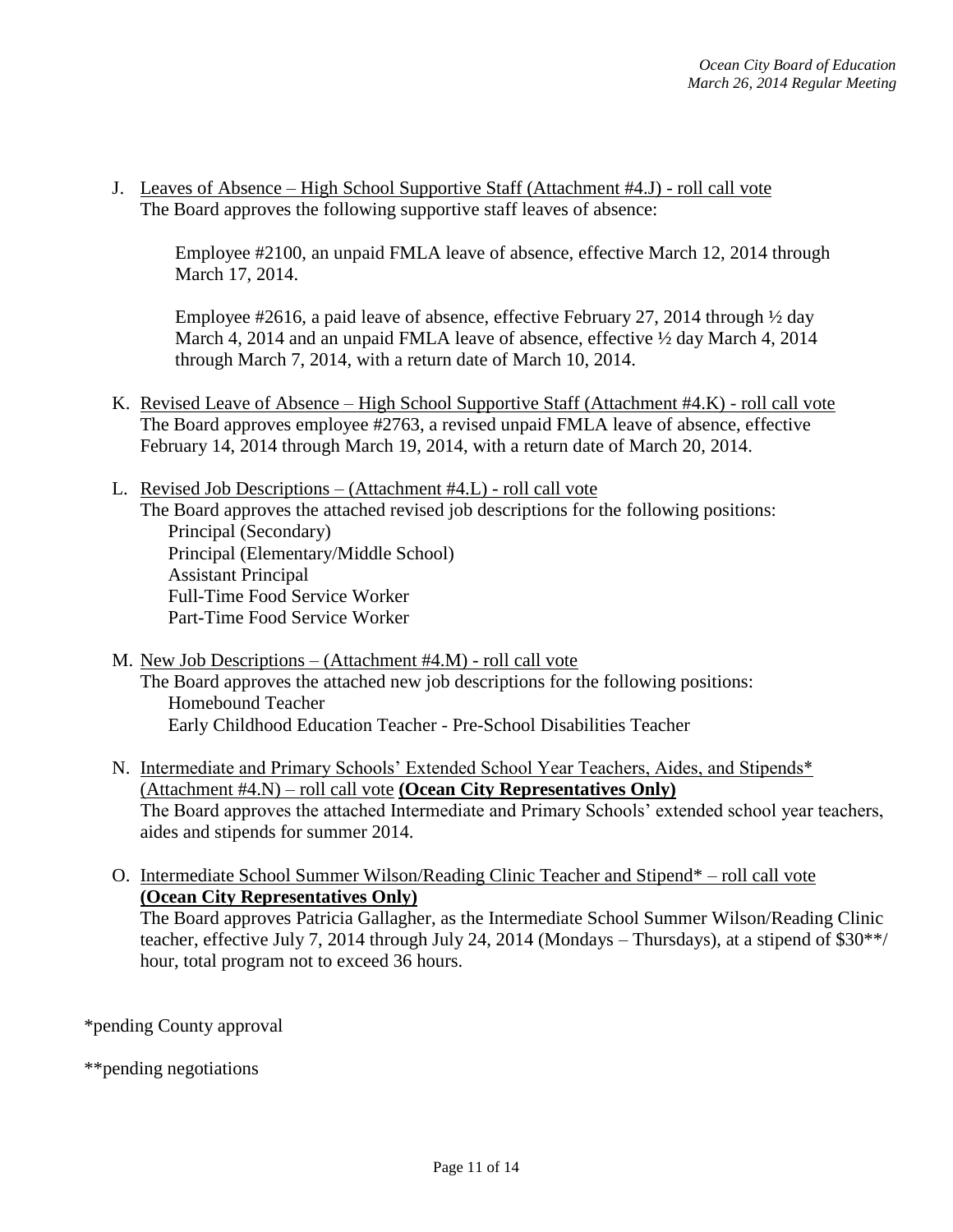P. Primary School Summer School Teachers and Stipends\* (Attachment #4.P) – roll call vote **(Ocean City Representatives Only)** The Board approves the attached Primary School summer school teachers and stipends, effective June 30, 2014 through July 31, 2014 (Mondays - Thursdays) for summer 2014, total program not to exceed 225 hours.

\*pending County approval

- **Discussion**
- Negotiations Committee Report Mr. Peter Madden, Chairperson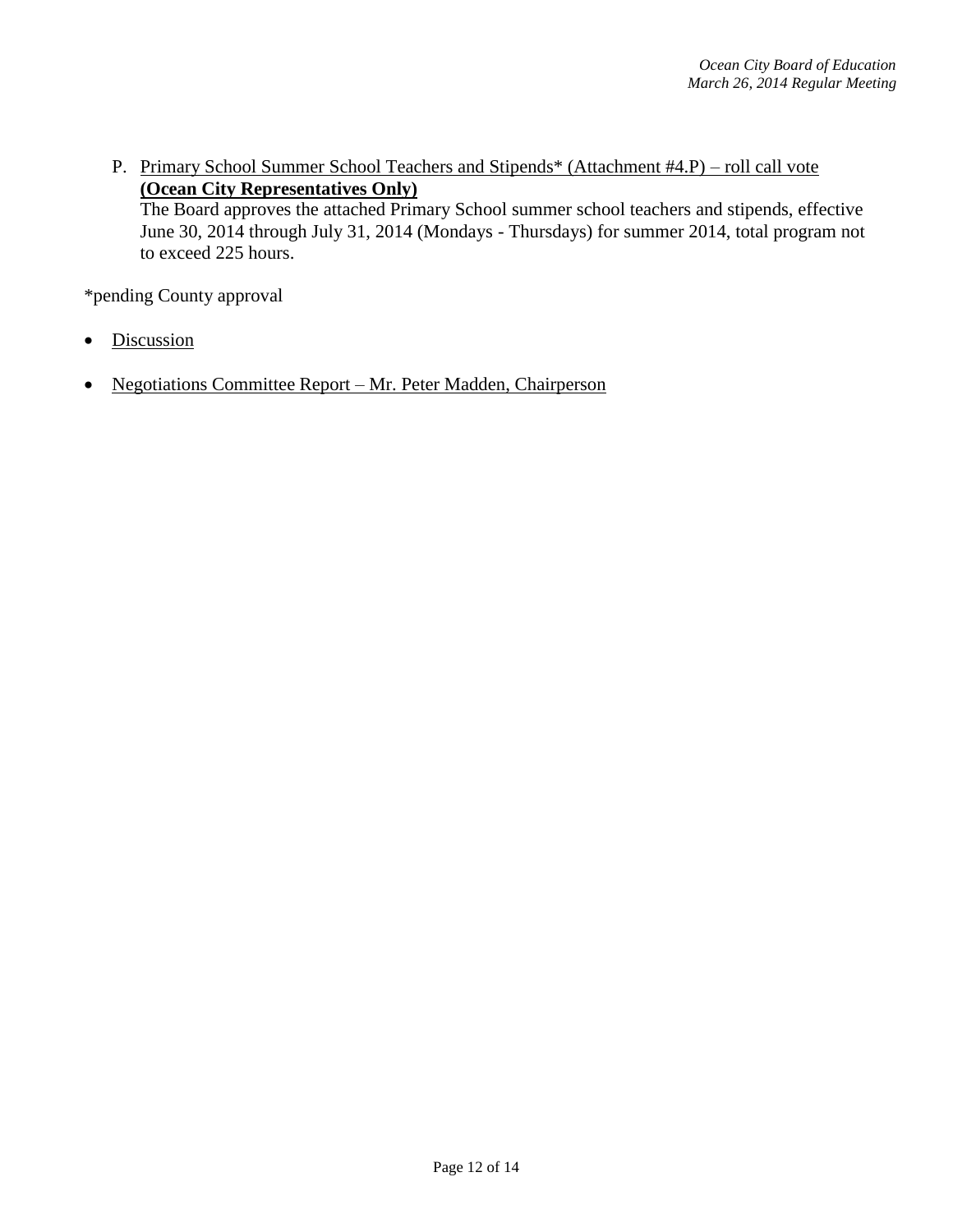# **5. Policy**

A. Policies – 1st Reading (Attachment #5.A)

The Board approves the following replacements, additions and or deletions to the Board Policy and/or Regulation Manuals.

- 1. Deletion of Current Board Policies
	- a. 3221 Evaluation of Teachers
	- b. 3222 Evaluation of Teaching Staff Members, Excluding Teachers and Administrators
	- c. 3223 Evaluation of Administrators, Excluding Principals, Vice Principals, and Assistant Principals
- 2. New Policies
	- a. 3221 Evaluation of Teachers
	- b. 3222 Evaluation of Teaching Staff Members, Excluding Teachers and Administrators
	- c. 3223 Evaluation of Administrators, Excluding Principals, Vice Principals, and Assistant Principals
	- d. 3224 Evaluation of Principals, Vice Principals, and Assistant Principals
- Discussion
- Policy Committee Report Mrs. Jacqueline McAlister, Chairperson